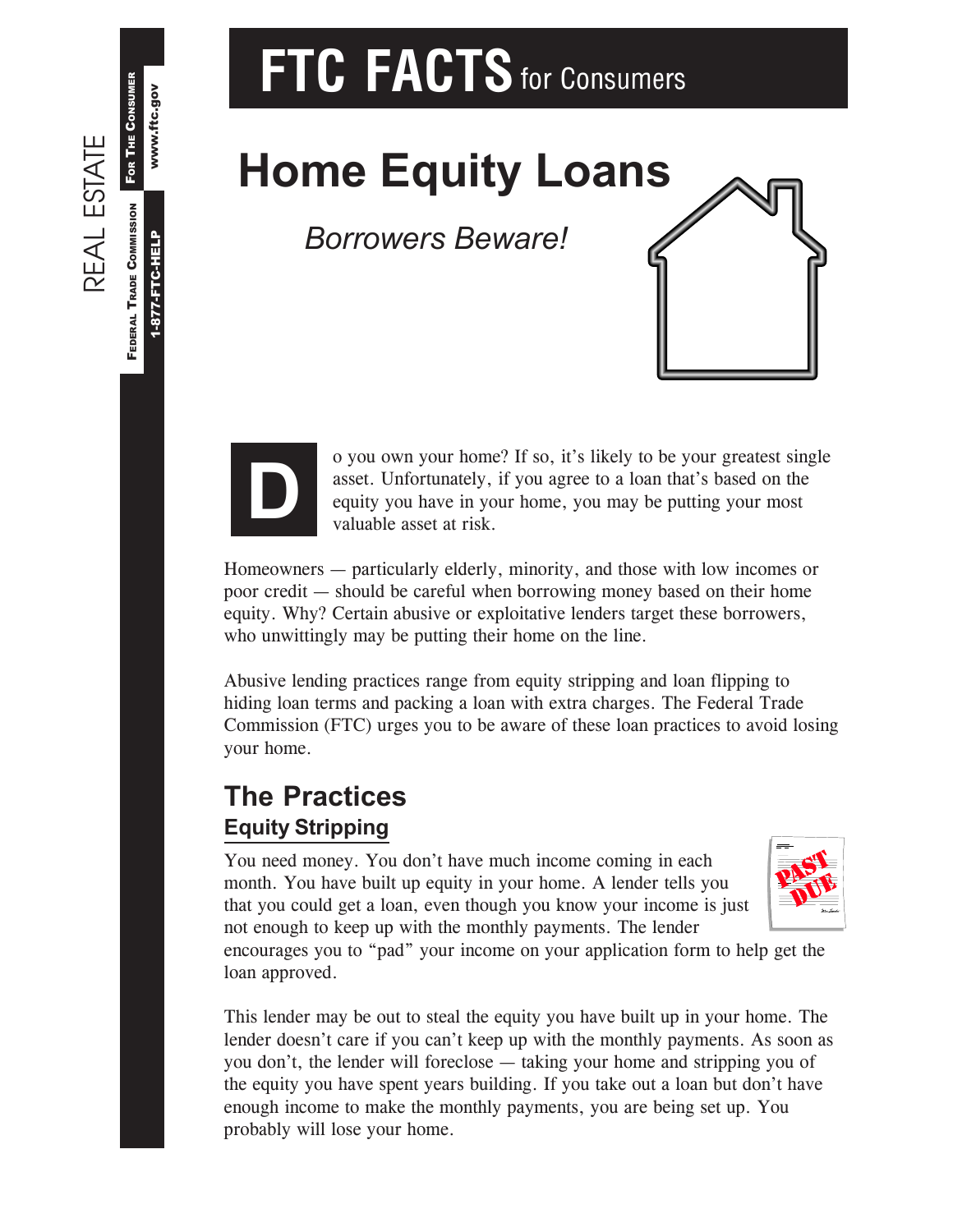#### **Hidden Loan Terms: The Balloon Payment**

You've fallen behind in your mortgage payments and may face foreclosure. Another lender offers to



save you from foreclosure by refinancing your mortgage and lowering your monthly payments. Look carefully at the loan terms. The payments may be lower because the lender is offering a loan on which you repay *only* the interest each month. At the end of the loan term, the principal  $-$  that is, the entire amount that you  $b$ orrowed  $-$  is due in one lump sum called a balloon payment. If you can't make the balloon payment or refinance, you face foreclosure and the loss of your home.

#### **Loan Flipping**

Suppose you've had your mortgage for years. The interest rate is low and the monthly payments fit nicely into your budget, but you could use some extra money. A lender calls to



talk about refinancing, and using the availability of extra cash as bait, claims it's time the equity in your home started "working" for you. You agree to refinance your loan. After

youíve made a few payments on the loan, the lender calls to offer you a bigger loan for, say, a vacation. If you accept the offer, the lender refinances your original loan and then lends you additional money. In this practice  $-$  often called "flipping"  $-$  the lender charges you high points and fees each time you refinance, and may increase your interest rate as well. If the loan has a prepayment penalty, you will have to pay that penalty each time you take out a new loan.

You now have some extra money and a lot more debt, stretched out over a longer time. The extra cash you receive may be less than the additional

costs and fees you were charged for the refinancing. And what's worse, you are now paying interest on those extra fees charged in each refinancing. Long story short? With each refinancing, you've increased your debt and probably are paying a very high price for some extra cash. After a while, if you get in over your head and can't pay, you could lose your home.

#### **The "Home Improvement" Loan**

A contractor calls or knocks on your door and

offers to install a new roof or remodel your kitchen at a price that sounds reasonable. You tell him you're interested, but can't afford it. He tells you it's  $no$  problem  $-$  he can



arrange financing through a lender he knows. You agree to the project, and the contractor begins work. At some point after the contractor begins, you are asked to sign a lot of papers. The papers may be blank or the lender may rush you to sign before you have time to read what you've been given. The contractor threatens to leave the work on your house unfinished if you don't sign. You sign the papers. Only later, you realize that the papers you signed are a home equity loan. The interest rate, points and fees seem very high. To make matters worse, the work on your home isn't done right or hasn't been completed, and the contractor, who may have been paid by the lender, has little interest in completing the work to your satisfaction.

#### **Credit Insurance Packing**

You've just agreed to a mortgage on terms you think you can afford. At closing, the lender gives you papers to sign that include charges for credit insurance or other "benefits" that you did not ask for and do not want. The lender hopes you don't notice this, and that you just sign the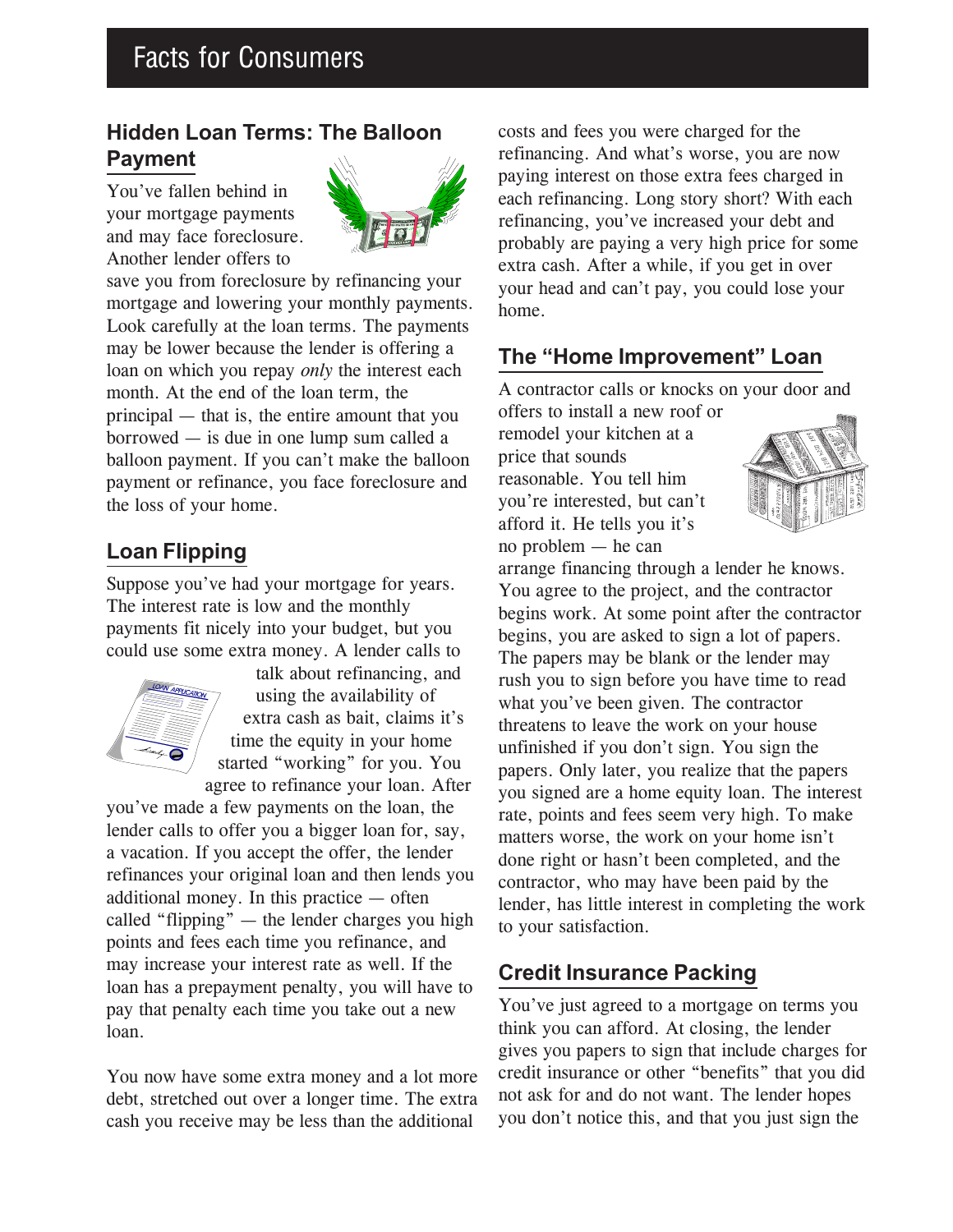loan papers where you are asked to sign. The lender doesn't explain exactly how much extra money this will cost you each month on your loan. If you do notice, you're afraid that if you ask questions or object, you might not get the loan. The lender may tell you that this insurance comes with the loan, making you think that it comes at no additional cost. Or, if you object, the lender may even tell you that if you want the loan without the insurance, the loan papers will have to be rewritten, that it could take several days, and that the manager may reconsider the loan altogether. If you agree to buy the insurance, you really are paying extra for the loan by buying a product you may not want or need.

#### **Mortgage Servicing Abuses**

After you get a mortgage, you receive a letter from your lender saying that your monthly payments will be higher than you expected. The lender says that your payments include escrow for taxes and insurance even though you



#### **Signing Over Your Deed**

If you are having trouble paying your mortgage and the lender has threatened to foreclose and take your home, you may feel desperate. Another "lender" may contact you with an offer to help you find new financing. Before he can help you,



he asks you to deed your property to him, claiming that it's a temporary measure to prevent foreclosure. The promised refinancing that would let you save your home never comes through.

Once the lender has the deed to your property, he starts to treat it as his own. He may borrow against it (for his benefit, not yours) or even sell it to someone else. Because you don't own the home any more, you won't get any money when the property is sold. The lender will treat you as a tenant and your mortgage payments as rent. If your "rent" payments are late, you can be evicted from your home.

## **Protecting Yourself**

You can protect yourself against losing your home to inappropriate lending practices. Here's how:

#### Don't:

- Agree to a home equity loan if you don't have enough income to make the monthly payments.
- Sign any document you haven't read or any document that has blank spaces to be filled in after you sign.
- Let anyone pressure you into signing any document.
- Agree to a loan that includes credit insurance or extra products you don't want.
- Let the promise of extra cash or lower monthly payments get in the way of your good judgment about whether the cost you will pay for the loan is really worth it.